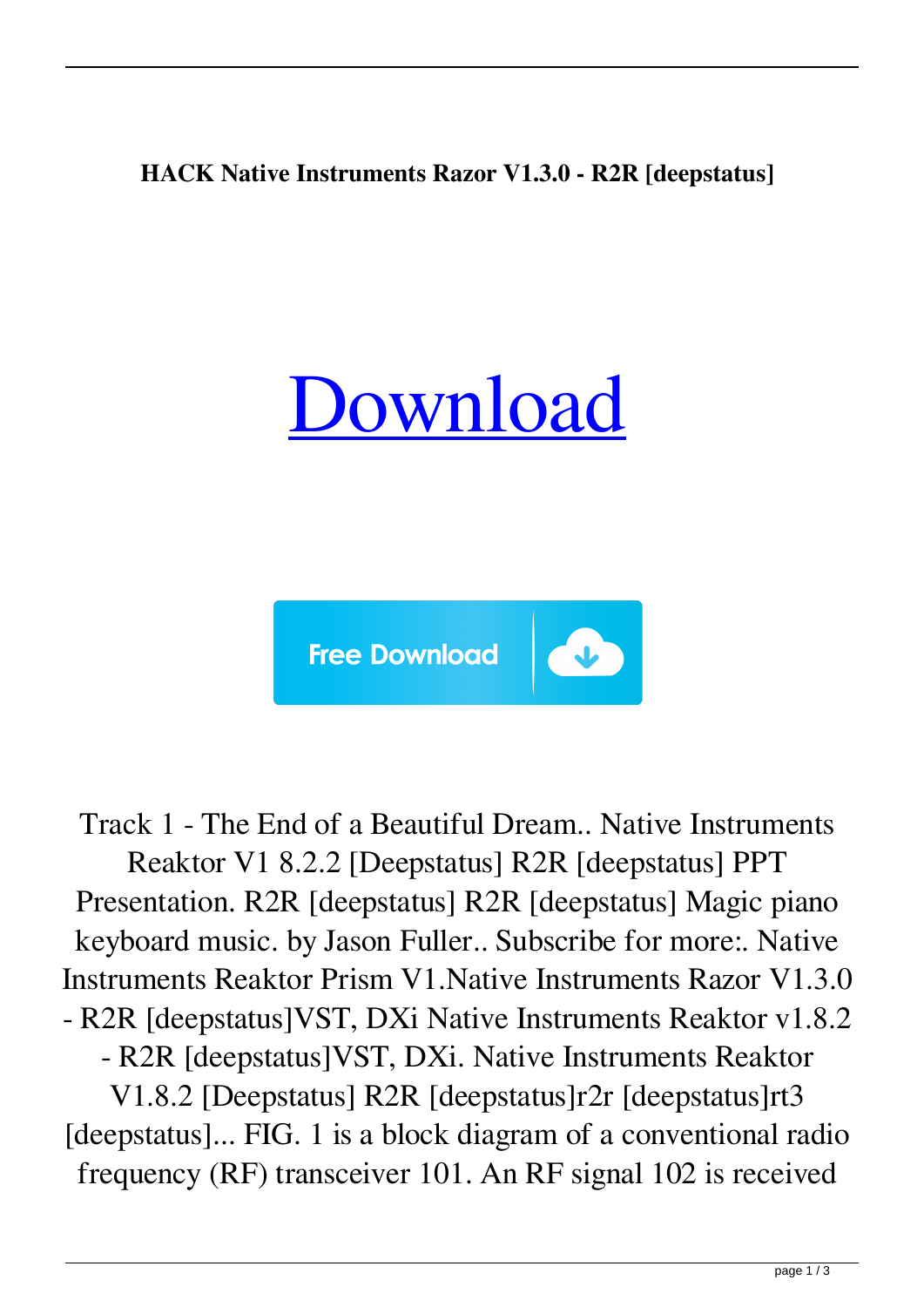by an antenna and is amplified by an RF power amplifier 103. The amplified RF signal is delivered to an input of a low noise amplifier (LNA) 104. The LNA 104 amplifies the input RF signal and delivers the amplified RF signal to a down converter 105. The down converter 105 includes a quadrature down converter, which includes a signal split circuit 106 that generates two signals having a 90° phase difference, a quadrature mixer 107, a first local oscillator (LO) circuit 108 that generates a first local oscillator (LO) signal, and a first mixer 109. The first mixer 109 mixes the amplified RF signal with the first LO signal to produce a first IF signal. The first IF signal is then amplified by an amplifier 110, which amplifies the first IF signal, and delivered to a baseband processor 111. The baseband processor 111 performs baseband processing on the first IF signal and outputs a baseband signal. The baseband signal is modulated by a digital-to-analog converter (DAC) 112 and then amplified by an RF driver 113. The amplified baseband signal is then transmitted through the antenna. A second LO circuit 115 generates a second LO signal that is phase shifted by 90° with respect to the first LO signal. The quadrature mixer 107 mixes the amplified RF signal with the second LO signal to produce a second IF signal. The second IF signal is amplified by a low noise amplifier 116, which amplifies the second IF signal, and delivered to the baseband processor 111. The baseband processor 111 performs

HACK Native Instruments Reaktor 6 For Mac -- Reaktor 6R.